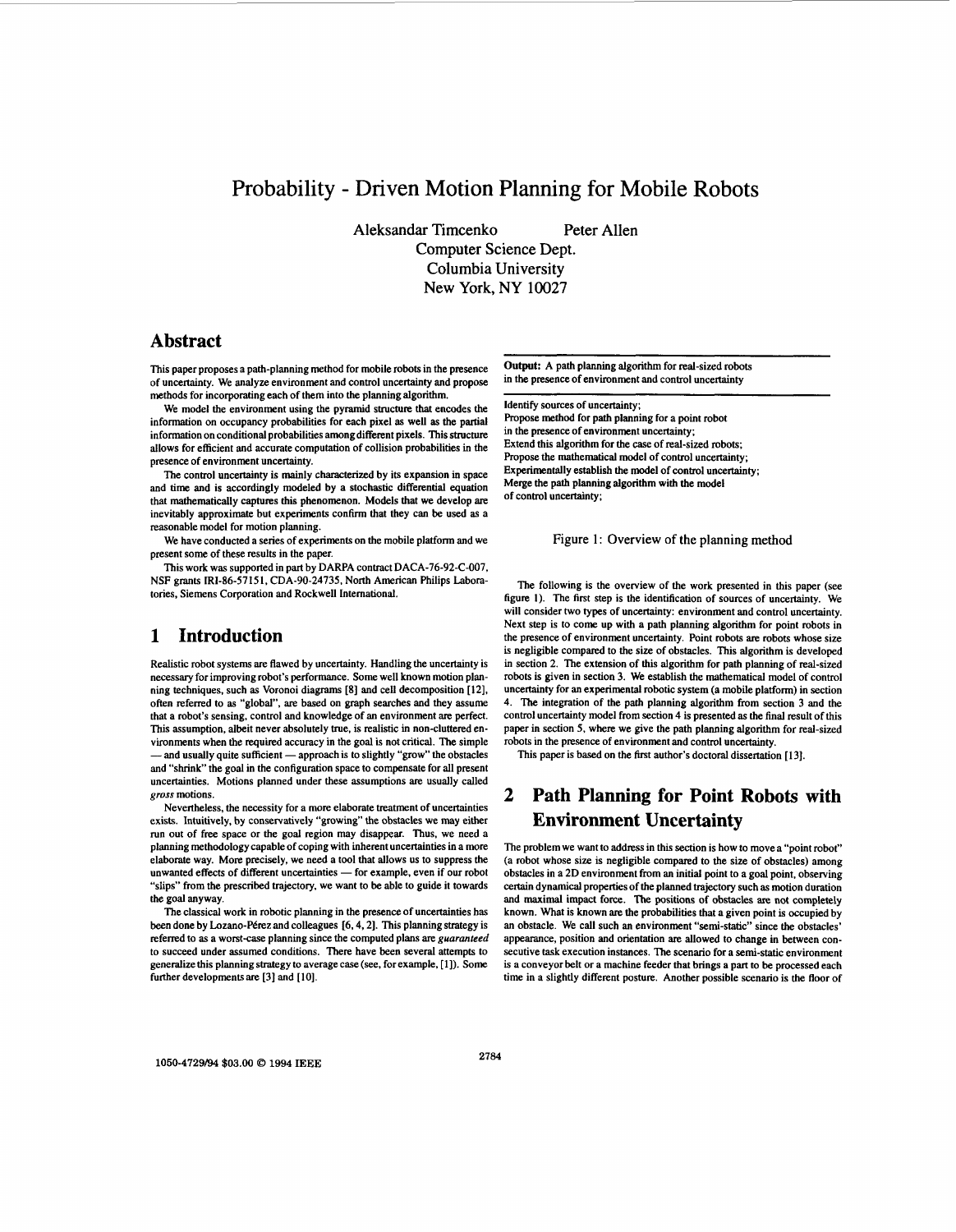a warehouse with the objects in it having static but not completely known positions.

The model of a semi-static environment will be the widely used concept of an occupancy grid **[7],** obtained by averaging a series of images of the 2D workspace from an overhead camera. The lighting and coloring of obstacles is assumed to allow for unique distinction between objects and the background. As a series of images is taken, the brightness of each pixel is computed to be proportional to the frequency *of* pixel's occupancy by **an** obstacle. As a solution of the find-path/trajectory parameterization problem we propose a combination of a grid search technique based on the **A\*** search algorithm and a kinetic energy-type criterion optimization. We call this criterion the *task execution diflculiy index.* 

### **2.1 Path planning with probability-induced metric**

The main idea that we employ for path planning is the choice of a probabilitydependent metric. The mathematical entity that defines a metric in a given space is a metric tensor. We can think of a metric tensor as an  $n \times n$  matrix where *n* is the dimensionality of the space in question, in our case  $n = 2$ . The infinitesimal distance  $d\mathbf{s}$  is defined through a metric tensor  $g_{ij}$  by the formula  $ds^2 = g_{ij} dq^i q^j$  where  $dq$  is an infinitesimal vector.

We will utilize the freedom to choose the metric tensor in order to cope with the uncertainty. Intuitively. we can think of uncertain areas **as** "less desirable" and penalize trajectories that go through those areas by considering them to be longer. The metric tensor defines the pseudo distance in the configuration space. This pseudo distance should be a function of the occupancyprobability *Y*<sub>fail</sub> with the following properties:

$$
\begin{cases}\n\mathbf{d}s = \sqrt{\delta_{ij}}\mathbf{d}\mathbf{q}^{i}\mathbf{d}\mathbf{q}^{j}, & \mathbf{\Psi}_{\text{fail}} = 0 \\
\mathbf{d}s \text{ increases}, & \mathbf{\Psi}_{\text{fail}} = 1 \\
\mathbf{d}s = \infty, & \mathbf{\Psi}_{\text{fail}} = 1\n\end{cases}
$$
\n(1)

where  $\Psi_{\text{fail}} = \Psi_{\text{fail}}(\mathbf{q})$  is the probability that the point **q** is occupied by an obstacle, which would cause the robot in this position to collide with this obstacle and consequently cause the plan to fail. The infinitesimal distance **ds** is defined by the metric tensor **as** stated above.

It is known in theoretical mechanics that the shortest path between two points is given by a geodesic line that connects those two points. This geodesic line is a solution of a differential equation that depends on the metric tensor. The condition that distance becomes infinite if a point is certainly part of an obstacle guarantees that the paths obtained **as** solutions of this differential equation will avoidobstacles, while the condition that **ds** rises **as** b rises results in a tendency to "prefer" paths through areas that **are** unlikely to be populated by obstacles over areas with substantial uncertainty. We have chosen  $g_{ij}$  to be

$$
g_{ij} = \delta_{ij} \phi(\Psi_{\text{fail}})
$$
 (2)

where  $\delta_{ij}$  is Kronecker tensor (i.e. identity matrix),  $\phi$  is an appropriately chosen scalar function and  $\Psi_{fail} = \Psi_{fail}(q)$  is the probability that point **q** is part of an obstacle.

Once the pseudo-distance is defined, the path planning is accomplished by a grid search using the **A\*** algorithm. This algorithm is guaranteed to find a path if one exists. The cost of getting from one point to another is assumed to be the pseudo distance between those two points. This guarantees that the path that the A\* algorithm finds is the shortest path with respect to the assumed distance metric.

The heuristic function in the A\* algorithm is chosen to be the Euclidean distance between the current point and the goal point.

#### **2.2 Trajectory time parameterization**

In this subsection we discuss the velocity planning along a precomputed path. This separation of path and velocity planning is the approximation that we are forced to make due to the numerical instability of simultaneous optimization of the path and the velocity.

The velocity is planned through an optimization of a criterion that will guarantee that the computed result is "the best" in a certain sense. The choice of a criterion will define the meaning of "the best". An attractive choice for a criterion is undoubtedly a mathematical embodiment of the concept of "difficulty" of a task. Now we will define an optimization criterion that we will call *task execution difficulty*. It combines motion velocity with the knowledge about the environment presented through the metric tensor. The metric tensor in itself contains the probabilistic information on obstacle arrangement in the environment, **as** in formula **1.** 

Definition **1** A task execution difficulty index *is* 

$$
\mathcal{D} = \frac{1}{2} \int_0^{\tau} g_{ij} \mathbf{v}^i \mathbf{v}^j \mathrm{d}t \tag{3}
$$

*for positioning a point robot from*  $\mathbf{q}(0) = \mathbf{q}_{\text{start}}$  *to*  $\mathbf{q}(\tau) = \mathbf{q}_{\text{goal}}$  *in time*  $\tau$ *,* where  $\mathbf{v}^i$  is a velocity vector  $\mathbf{dq}^i/\mathbf{dt} = \mathbf{v}^i$  and  $g_{ij}$  is a certain two time *covariant tenso,:* 

For the purpose of planning velocity we choose the same metric tensor **as** for path planning. The optimal velocity profile along the path can be analytically found and the solution is (see **[I41** for details):

$$
v = v_0 / \sqrt{\phi} \tag{4}
$$

where  $v_0$  is an initial velocity.

on total motion duration  $\tau$ . Simple analytic manipulation yields In order to determine the initial velocity  $v_0$  we need to impose a condition

$$
v_0=\frac{1}{\tau}\int\sqrt{\phi}\mathsf{d} s
$$

where integrals are taken from  $\mathbf{q}_{\text{star}}$  to  $\mathbf{q}_{\text{goal}}$ .

The importance of formula **4** is that we now have a solution for velocity *U* along the trajectory in closed form. This solution depends only on *local*  properties of the trajectory  $-$  the probability that the current point is occupied by an obstacle  $-$  and so it can be computed efficiently.

#### **2.3 Simulation results**

The metric tensor we have chosen is of the form

$$
g_{ij} = \delta_{ij}\phi(\Psi_{\text{fail}}) = \delta_{ij}/\sqrt{1 - (\Psi_{\text{fail}})\rho}
$$

where  $\rho$  is a parameter. In our simulations we have assumed the value  $\rho = 2$ . Figures 2 through 6 demonstrate the behavior of the planner **as** we increase the uncertainty further. The path becomes more conservative, totally abandoning the narrowing channel between the central and bottommost obstacles. As the uncertainty increases even more, the planner chooses the third topologically different path, presented in figure *5.* Finally, if the uncertainty is blown up so that almost no information remains, the planner just follows a straight line path from the **start** to the goal (figure 6).

## **3 Path Planning for Real Robots with Environment Uncertainty**

The approach to the motion planning for real-sized robots that we examine in this section is to estimate the probability of an arbitrarily-shaped robot hitting an obstacle in a given configuration based on the same occupancy grid **as** in the previous section. This would both keep the storage requirements low and allow for the metric tensor method to be applied directly. **Also,** this method is general in a sense that the data-gathering phase does not need to be repeated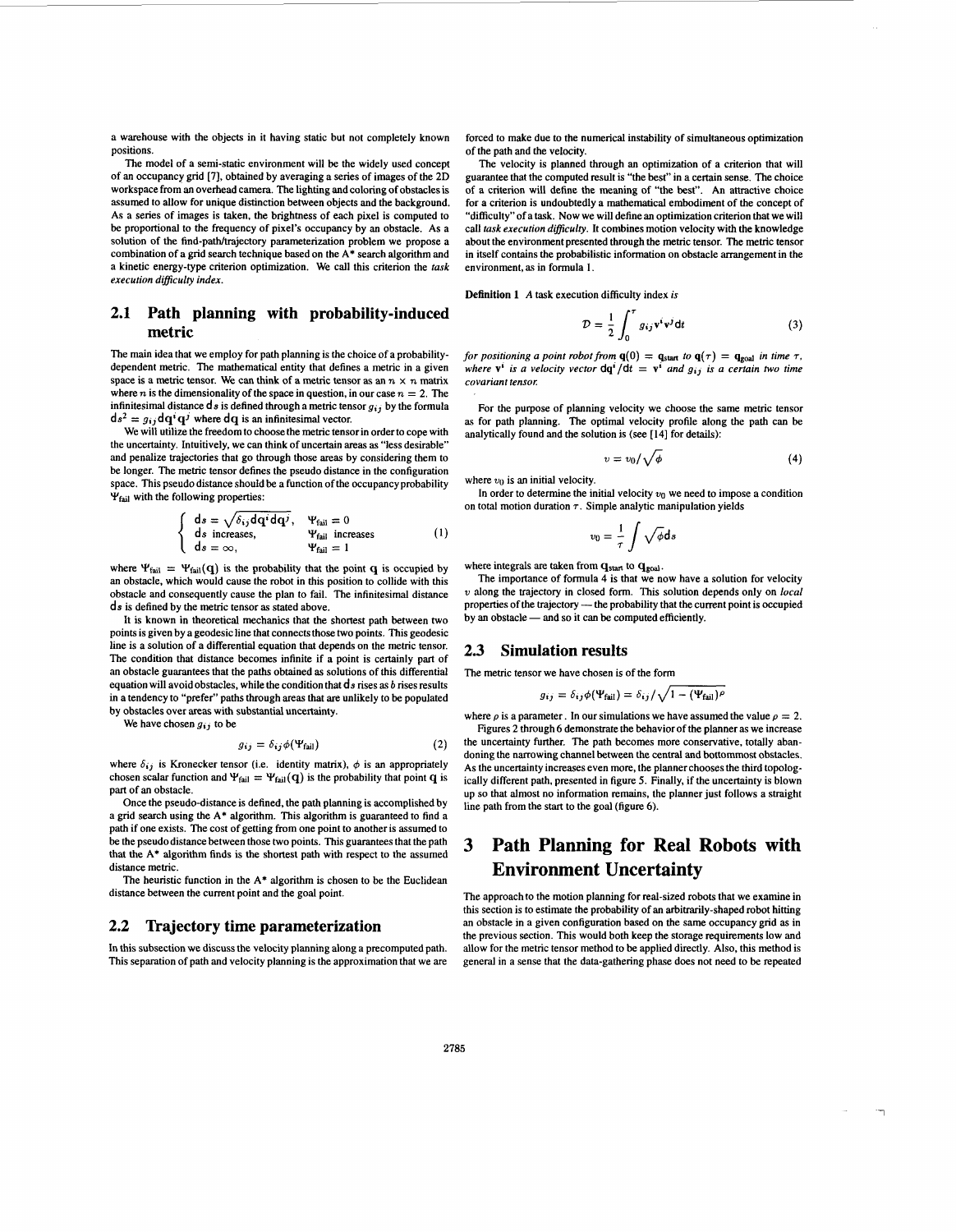

Figure 2: Path and velocity,  $\sigma = 0.0$ 



Figure 3: Path and velocity,  $\sigma = 0.01$ 



Figure 4: Path and velocity,  $\sigma = 0.03$ 



Figure 5: Path and velocity,  $\sigma = 0.08$ 

Figure 6: Path and velocity,  $\sigma = 0.5$ 

for a robot with a different shape, but rather the same occupancy grid may be used again. The price that we have to pay is that the probability of an impact is **just** an estimate of a real probability based on certain heuristics. Only experiments can prove or disprove the choices we have made.

In a summary, the algorithm for robot motion planning in **2D** that we describe in this section has the following favorable characteristics:

- *Robot's shape independence*: The algorithm allows for planning paths for differently shaped and possibly shape-changing robots.
- *Velocity planning*: The algorithm utilizes a similar criterion optimization mechanism as described in section 2 for the robot's velocity planning.
- *Eficiency:* The search through high-dimensional configuration space is avoided. The algorithm is implemented **as** a set of parallel processes that may run on a distributed system.

The algorithm has been implemented and the experiments have been conducted on the mobile platform in a simple laboratory environment (see figure 11).

This section explains how we compute the collision probability for a robot in a given configuration. It is very difficult to compute this probability exactly. In order to do this, one would need to know all conditional dependencies between pixels that robot covers in a given configuration. This would require unattainable amount of information. For this reason we are forced to adopt some approximate solution. The approximation that we propose is to define an operator that combines pixel probabilities based on some approximate dependency information obtained during the generation of the environment. This operator, denoted  $\oplus$ , needs to posses certain algebraic properties in order to allow pixel probabilities to be combined. It dependson the pixel dependency parameter, denoted *P.* 

Let *A* be a planar robot, and  $A(q, \theta)$  is the set of pixels covered by the robot in configuration  $(q, \theta)$ . For a point robot, the cardinality of  $\mathcal{A}$ is  $||A(q, \theta)|| = 1$  (robot occupies exactly one pixel). For the real robot,  $\|\mathcal{A}(\mathbf{q},\theta)\| > 1.$ 

Let  $CB$  be a set of obstacles in the plane. The probability  $\Psi_{\text{fail}}$  that configuration  $(q, \theta)$  is unattainable is the probability that any of the pixels  $q'$ from  $\mathcal{A}(\mathbf{q}, \theta)$  are part of the obstacle:

$$
\Psi_{\text{fail}}(\mathbf{q}, \theta) = \Psi \left\{ \bigvee_{\mathbf{q}' \in \mathcal{A}(\mathbf{q}, \theta)} \mathbf{q}' \in \mathcal{CB} \right\} \tag{5}
$$

In order to be able to combine occupancy grid probabilities for all pixels  $q' \in \mathcal{A}(q, \theta)$  the binary operation  $\oplus$  has to satisfy certain additional conditions. Particularly, we require that the algebraic structure  $(\oplus, [0,1])$  is a commutative group. This condition is important for  $\Psi_{\text{fail}}$  as given in 5 to be well-defined. It guarantees, through associativity and commutativity of  $\oplus$ , that the particular order in which we combine probabilities in *5* is unimportant.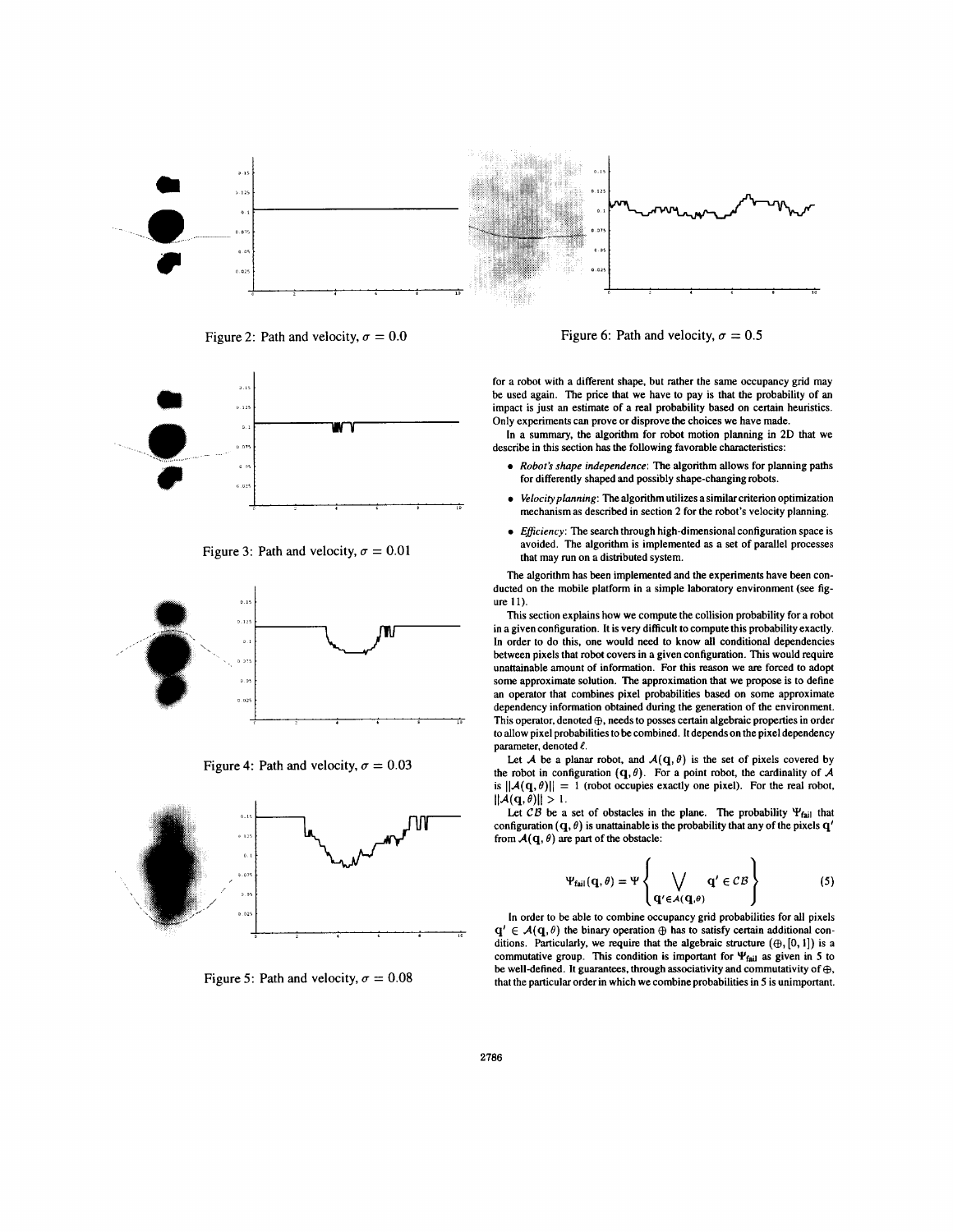Using the symbol  $\oplus$  we can now rewrite formula 5 in the following form:

$$
\Psi_{\text{fail}}(\mathbf{q}, \theta) = \bigoplus_{\mathbf{q}' \in \mathcal{A}(\mathbf{q}, \theta)} \Psi(\mathbf{q}') \tag{6}
$$

where  $\Psi(\mathbf{q}')$  stands for the probability that  $\mathbf{q}' \in \mathcal{CB}$ .

properties, is The final form for  $\oplus$  that we chose after carefully considering  $\oplus$ 's algebraic

$$
\Psi_A \oplus \Psi_B = 1 - ((1 - \Psi_A)^{\ell} + (1 - \Psi_B)^{\ell}) - 1)^{1/\ell} \tag{7}
$$

We use a combination of two hierarchical data structures in the algorithm that computes the collision probability: a quad **tree [ll]** and a pyramid **[5].** A quad tree is used to represent the robot and a pyramid is used to represent the environment.

A quad tree is a hierarchical data structure that allows an efficient representation of a **2D** space in a form of a tree data structure. In its original definition, **as** given in [ **111,** each node in a tree is a leaf or a non-leaf, each non-leaf has exactly four sons, named *NW,* **NE,** SW, **SE** (for north-west, etc.), and each leaf is said to be either BLACK, if corresponding set of pixels entirely belongs to an object in an environment, or WHITE, if the entire set of pixels represented by the leaf in question is in free space in the environment. Non-leaf nodes **are**  considered to be **MIXED,** which simply means that they have offsprings that **are** both BLACK and WHITE.

The problem in representing the environment with a quad tree is that it is not sufficient to compute the collision probability for a given robot in the given configuration due to the fact that it is not possible to deduce what is the probability that a set of pixels (in this case, a square) is occupied by **an** obstacle based on probabilities for each pixel that constitutes the set. This information has to be acquired directly from the environment through averaging a series of snapshots, each discretized with a set of resolution levels. For this purpose we need more general data structure, a pyramid **[5].** The algorithm for building a pyramid works with a series of snapshots of the environment by averaging a series of binary (BLACK /WHITE) images with different resolutions for each snapshot. The result is a tree structure with each node bearing the probability that the representing set of pixels contains an obstacle. These probabilities are used to determine the dependency parameter *4* in each non-leaf node. A dependency parameter is not defined for leaf nodes. In order to determine *4* we apply formula **7** to probabilities computed for a node's children. This is done **as** follows. Let **Y** be the probability in the node for which we are computing the dependency parameter, and  $\Psi_{NE}$ ,  $\Psi_{NW}$ ,  $\Psi_{SE}$ ,  $\Psi_{SW}$  probabilities in node's NE, NW, SE and SW son. Knowing that the operator  $\oplus$  is associative, we can combine probabilities  $\Psi_{NE}$ ,  $\Psi_{NW}$ ,  $\Psi_{SE}$  and  $\Psi_{SW}$  using formula 7. This combination should equal  $\Psi$ . This condition represents an equation in  $\ell$  since the operator  $\oplus$  is parameterized by  $\ell$ . Solving These equations for each non-leaf node we compute the dependency parameters.

Now we present a simplified version of the algorithm that computes the collision probability for a given robot in a given configuration. Let  $A = \{P_1, P_2, \ldots, P_n\}$  be a set of pixels in the image covered by the robot in a given configuration, and let *T* be a quad **tree** that represents this set. Pixels  $P_1, \ldots, P_n$  are either leaves of T or belong to sets of pixels (squares) represented by leaves in *T.* We also assume that there is available a pyramid structure that represents the environment. The algorithm for computing the probability that a node from *T* is in a state of collision with an obstacle from the environment traverses the tree *T* in depth-first manner. If the node is BLACK in  $T$ , that means that all pixels represented by this node belong to  $A$ . Thus, the probability returned is the probability for that node found in the pyramid. If the node has the value WHITE in *T* this means that no pixels represented by the node are in *A,* thus the probability of collision is 0. However, if the node is **MIXED** in *T,* we apply formula **7** to combine probabilities in the node's sons, obtained recursively. The dependency parameter  $\ell$  is available from the pyramid for each non-leaf node.

The full account on this algorithm can be found in [ **131.** 

Now that we have the algorithm for computing the collision probability we use this probability to determine the pseudo-distance between pixels the same Development of the control uncertainty model:

| begin |                                                                              |
|-------|------------------------------------------------------------------------------|
|       | Select a SDE that, based on the initial understanding of the                 |
|       | system models its control uncertainty;                                       |
|       | Conduct experiments that measure different aspects of<br>control uncertainty |
|       | (e.g. position errors due to linear motions,                                 |
|       | orientation errors due to rotations, etc.)                                   |
|       | do                                                                           |
|       | Numerically fit the coefficients of the SDE                                  |
|       | to the measurement results;                                                  |
|       | until (SDE closely reflects the measured data);                              |
|       | $\{$ The next step is optional $\}$                                          |
|       | Statistically examine the obtained model,                                    |
|       | if (The discrepancies between the measurements and                           |
|       | the model statistically significant)                                         |
|       | Go back to the first step and choose another SDE;                            |
|       | Verify the model experimentally;                                             |

Output: **SDE** that models the control uncertainty for a given system;

Figure 7: Development of the control uncertainty model

way it is done in the previous section. Given this information, the A\* search algorithm can find the shortest path between start and goal configurations in the robot's configuration space. Also, the motion velocity (formula4) depends only on the collision probability, and thus can be computed once the collision probability is found.

### **4 Control Uncertainty Model**

In this section we will analyze the *propagation* of uncertainty in space and time and the ways to capture it in mathematical form. Our primary goal is to show that the uncertainty can be *measured* and statistically *modeled* through stochastic differential equations that capture its dynamic nature. The ability to measure the uncertainty is important; we cannot proceed with planning motions unless we know both the nature and the quantity of the uncertainty present in the system.

The primary conclusion drawn in this section is twofold:

- The uncertainty in robotic systems dynamically changes in space and time.
- The control uncertainty of a wide class of robotic systems can be modeled through stochastic differential equations. Those models, obtained through experiments, can be statistically verified.

The development of the control uncertainty model for a given system is shown in figure **7.** This algorithm comprises in several steps. The first step is the choice of the **SDE** that models the control uncertainty. We will concentrate on a linear **SDE** that results in Gaussian random variables. This is certainly an approximation but we argue that by careful experimental measurement models obtained this way may serve **as** a reasonable source of information on the nature if control uncertainty.

The **SDE** that we are looking for **as** a model of the control uncertainty is, in its most general form **[9],** 

$$
d\Delta q = A(\Delta q, \mathbf{v}^c, t)dt + \Sigma(\Delta q, \mathbf{v}^c, t)d\mathbf{W}
$$
 (8)

 $\overline{\phantom{a}}$ 

where  $\Delta \mathbf{q} = [\Delta x \, \Delta y \, \Delta \theta]^T = \mathbf{q}^m - \mathbf{q}^c$  is the difference between the actual robot's position  $\mathbf{q}^m$  and the commanded position  $\mathbf{q}^c$ ,  $\mathbf{v}^c$  is the commanded

**end.**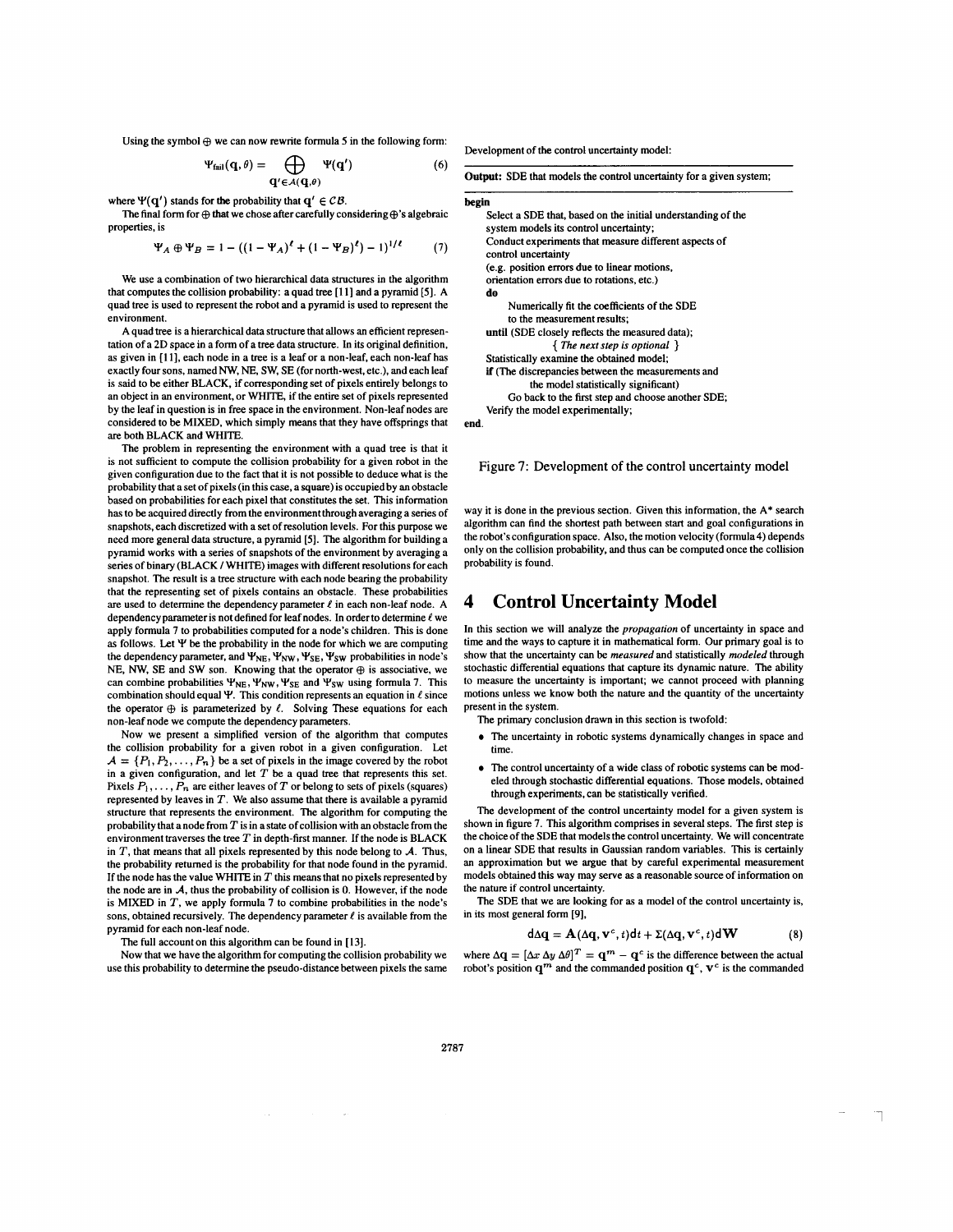motion velocity and **w** is the random Wiener process. Vector functions **<sup>A</sup>** and  $\Sigma$  define the SDE that models the control uncertainty.

In order to simplify the mathematical exposition and the experimental estimation of parameters of SDEs that model the control uncertainty in our testbed systems, we will make the following assumptions that result in the Gaussian noise model:

- $\bullet$  the commanded motion velocity  $V^c$  does not depend on the robot's position **q"**
- **A** is either independent from  $\Delta q$  or proportional to  $\Delta q$ . It may however depend non-linearly on other motion parameters, such **as** the commanded motion velocity  $V^c$ .
- $\Sigma$  is independent from  $\Delta q$ . However, similarly to **A** its dependency on other motion parameters, such as the commanded velocity  $\mathbf{v}^c$ , is arbitrary.

These assumptions greatly reduce the complexity and allow for a closedform solution of the SDE. The justification for them can only come from the experimental use of models that we obtain. This is the case that we will analyze in the reminder of this section.

With the assumptions that we made, the control uncertainty model 8 can be rewritten in the form

$$
d\Delta q = A\Delta q dt + \Sigma dW \qquad (9)
$$

where  $A$  and  $\Sigma$  are matrices that define the model. These matrices do not dependent on **Aq,** The purpose **of** control uncertainty modeling is determining these two matrices.

We have conducted a series of experiments aimed towards estimating matrices  $A$  and  $\Sigma$  (see [13]). The result that we obtained is

$$
A = A_{\omega} = \begin{bmatrix} 0 & 0 & 0 \\ 0 & 0 & v \\ 0 & 0 & 0 \end{bmatrix}
$$

$$
\Sigma = \begin{bmatrix} c_1 v^{3/2} & 0.0 & 0.0 \\ 0.0 & c_2 v^{3/2} & 0.0 \\ 0.0 & 0.0 & c_3 \omega^{3/2} \end{bmatrix}
$$

and

Where  $c_1$ ,  $c_2$  and  $c_3$  are numerical constants. Using the least square fit, their values are estimated to be  $c_1 = 0.048$ ,  $c_2 = 0.0055$  and  $c_3 = 18.44$ .

From the SDE  $9$ , we compute the covariance matrix  $V$  that models the error **Aq.** This covariance matrix is

$$
V = \int \begin{bmatrix} c_1^2 v^3 & 0.0 & 0.0 \\ 0.0 & c_2^2 v^3 + 2c_3^2 v \int v \int \omega^3 \mathsf{d}t \, d\mathsf{d}t & c_3^2 v \int \omega^3 \mathsf{d}t \\ 0.0 & c_3^2 v \int \omega^3 \mathsf{d}t & c_3^2 \omega^3 \end{bmatrix} \mathsf{d}t
$$
 (10)

What does this model mean? Let us explain this on an example. Let a commanded trajectory be a straight line motion of length Im and velocity O.lm/s followed by an arc of radius Im and angle **90°,** with a peripheral velocity of O.lm/s. The question we want to answer is what is the distribution of robot's position and orientation upon the completion of this motion.

The overall trajectory length is  $1 + \pi/2 = 2.57$  meters. The angular velocity during the rotation is 0.1 radian/sec. The overall motion duration is 25.7sec. Let  $v_{ij}$  be V's element in place *i, j.* We have that  $v_{33}$  =  $339.9 \int \omega^3 dt \times 10^{-4} = 339.9 \times 0.1^2 \times 1.57 \times 10^{-4} = 5.336 \times 10^{-4}$ This is the variance in  $\Delta\theta$ . The standard deviation is  $\sqrt{5.336} \times 10^{-2}$  or about **1.3O.** 

If we proceed with calculation of  $v_{ij}$ 's eventually we obtain

$$
V = \left[\begin{array}{ccc} 0.6042 & 0.0 & 0.0 \\ 0.0 & 4.393 & 4.190 \\ 0.0 & 4.190 & 5.336 \end{array}\right] \times 10^{-4}
$$



Figure 8: Path planning with the control uncertainty model,  $v_0 = 0.25$ m/s

which means that the error in  $x$  direction (the direction of motion) will have the standard deviation of  $\sqrt{0.6042} \times 10^{-2} = 0.0078$  or about 0.8 centimeters, the error in *y* direction (perpendicular to the direction of motion) will have the standard deviation of  $\sqrt{4.393} \times 10^{-2} = 0.02$  or about 2 centimeters. Thus, the overall error is small. due to the low motion velocity.

The model 9 has been implemented in the planning algorithm that takes into consideration **the** control uncertainty. This algorithm is presented in the following section.

### **5 The Integration**

The objective of this section is a planning algorithm for real-sized robots that incorporates the model of control uncertainty. We present the unification ofthe path planning method presented in section **3** with the control uncertainty model from section **4.** The properties of the planning algorithm from section **3** allow for straightforward generalization that accommodates the control uncertainty.

At the end of this section we present simulation and experimental results. The experiments were done on the mobile platform examined in section **4** and they justify the stochastic model developed there.

Knowing the distribution of robot's position and orientation along the trajectory we can compute the expected value of the probability that the robot will be in the free space  $C_f$ . Let this expected probability be  $\Psi_{\text{free}}^m$ . It can be computed from the probability  $\Psi_{\text{free}}(q)$  that the robot is in  $C_f$  in configuration **q** and the distribution density  $\psi_{\Delta q}$  of the control error  $\Delta q$  using the formula for the expectation:

$$
\Psi_{\text{free}}^{m} = \int \psi_{\Delta} \mathbf{q} (\Delta \mathbf{q}) \Psi_{\text{free}} (\mathbf{q} + \Delta \mathbf{q}) d\Delta \mathbf{q}
$$
 (11)

When the probability  $\Psi_{\text{free}}^m$  is computed the path planning problem can be reduced to the path planning algorithm from section **3.** The computation of the integral in 1 **1** is a numerical problem that can be successfully solved using the Gauss-Hermite integration method.

When we introduce the control uncertainty model into the planning algorithm, the resulting trajectory changes in order to accommodate for the increasing uncertainty in robot's position. This uncertainty is a function of robot's velocity and gets higher **as** robots moves faster.

We have performed a series of simulations with three different initial motion velocities. Figure 8 shows the trajectory computed for the initial velocity  $v_0 = 0.25$ m/s together with the motion velocity as a function of the path length. The uncertainty does not get very high due to the low motion velocity. However, the robot visibly slows down in the area when it is closest to the obstacles.

The next experiment was performed with the initial velocity  $v_0 = 0.5$  m/s. The results are given in figure **9.** We notice that the trajectory, while still close to the trajectory in figure **8,** bends away from the obstacles. Also the motion velocity further decreases in the vicinity of the obstacles.